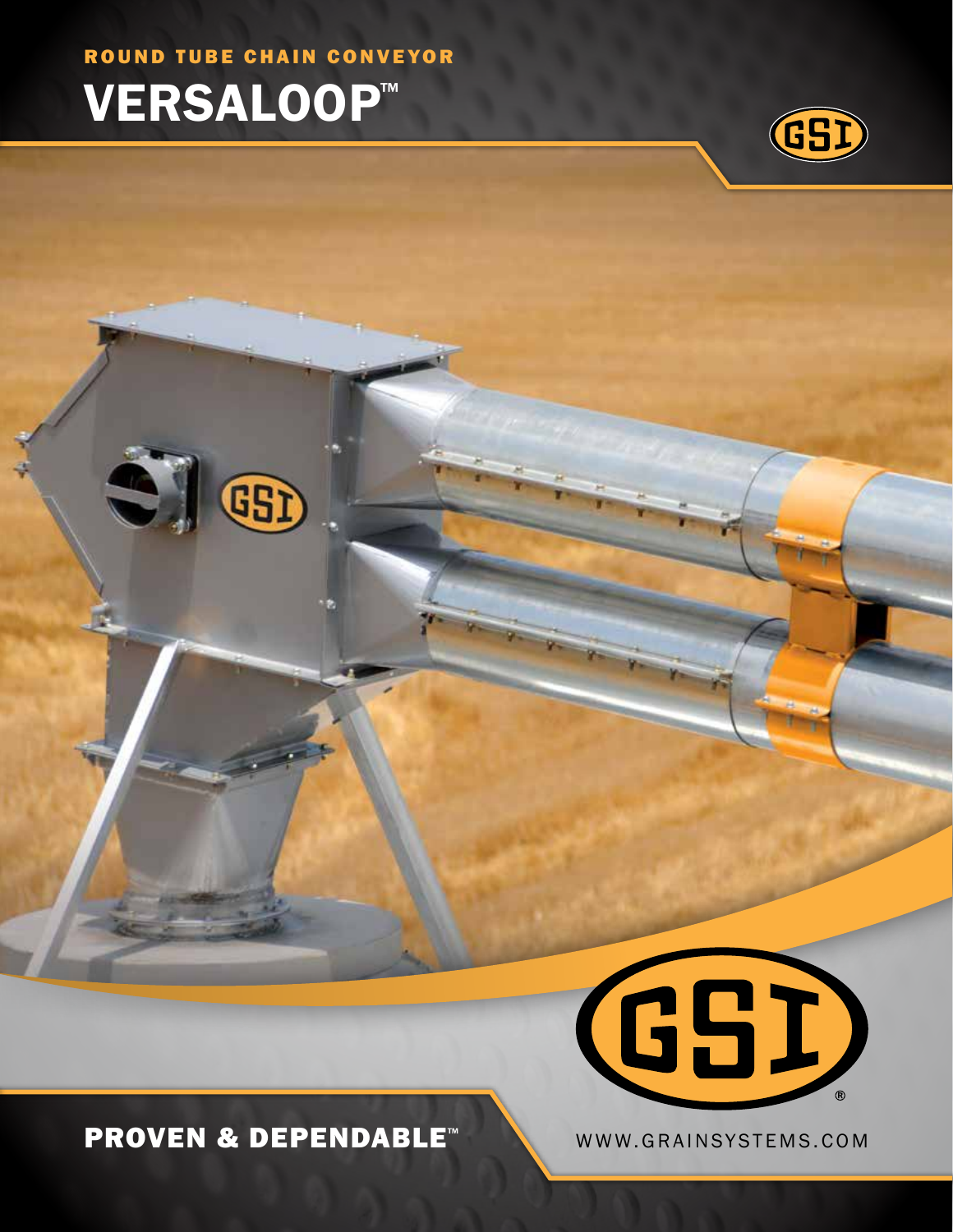## EASY TO OPERATE. LOW MAINTENANCE.

"We are using our first VersaLoop™ to fill a 1226 dryer from a wet holding tank. It is set up to start and stop under a load, and we have not experienced any issues with this type of setup."

"We have ordered another VersaLoop to fill a new bin from our existing chainloop. The beauty of the direct drive gearbox is there are no belts to adjust. This requires less service than the traditional belt driven grain pump we have. Employee safety is a big issue on this operation, and the VersaLoop helps tremendously in this matter."

*Tom Burnham, Burnham Brothers Farm*



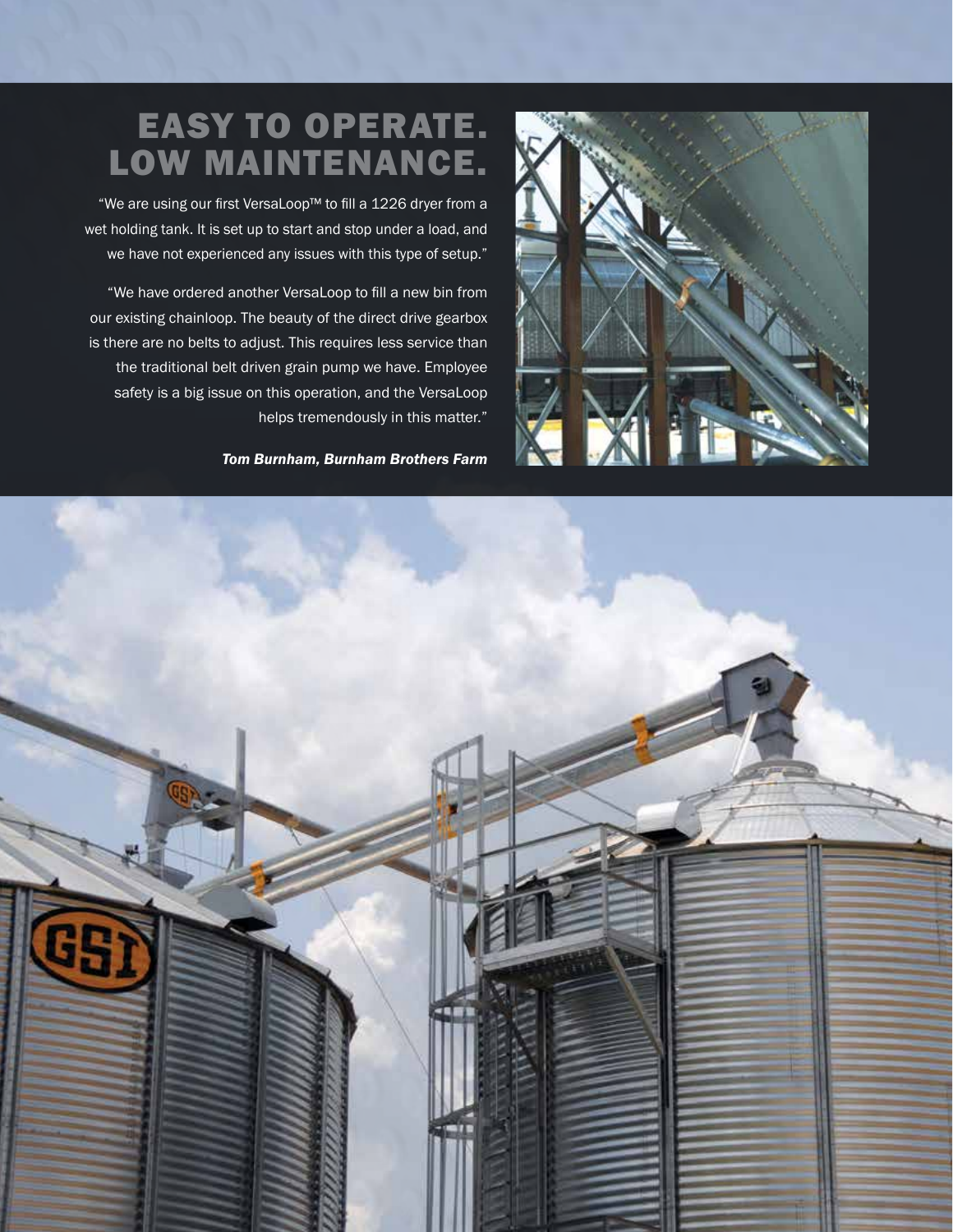### VERSALOOP™

#### UPGRADING THE WAY YOU MOVE GRAIN

- All serviceable parts are located at drive end, allowing easy access in service situations and eliminating the need to climb multiple bins in horizontal applications. Common service parts across other product lines
- Drive end and non-drive end can be used in either an inlet or outlet configuration
- Horizontal installation option, extending up to 325 feet long, giving you the flexibility to expand your storage system, with limited trussing required
- Low maintenance direct drive extends the life of the conveyor

GSI's VersaLoop™ round tube chain conveyor will improve your grain system and speed up your operation. The modular design of VersaLoop allows it to be used in a variety of applications that will maximize the efficiency and profitablity of your farm.

The VersaLoop will change the way you move grain. With many inlet and discharge options, VersaLoop can be used in several key functions across your system, making grain movement easier than ever.

- Improved harvest speed, moves up to 10,000 BPH
- Move grain between bins creating a grain storage system that works for your farm
- UHMW paddles gently move grain, reducing damage and loss, while moving grain quickly without excess noise
- Move grain to and from your dryer to speed up harvest efficiency
- A simple way to build off of your current chain loop system by extending from the straight line



LOW MAINTENANCE DIRECT DRIVE



EXTEND YOUR CHAIN LOOP